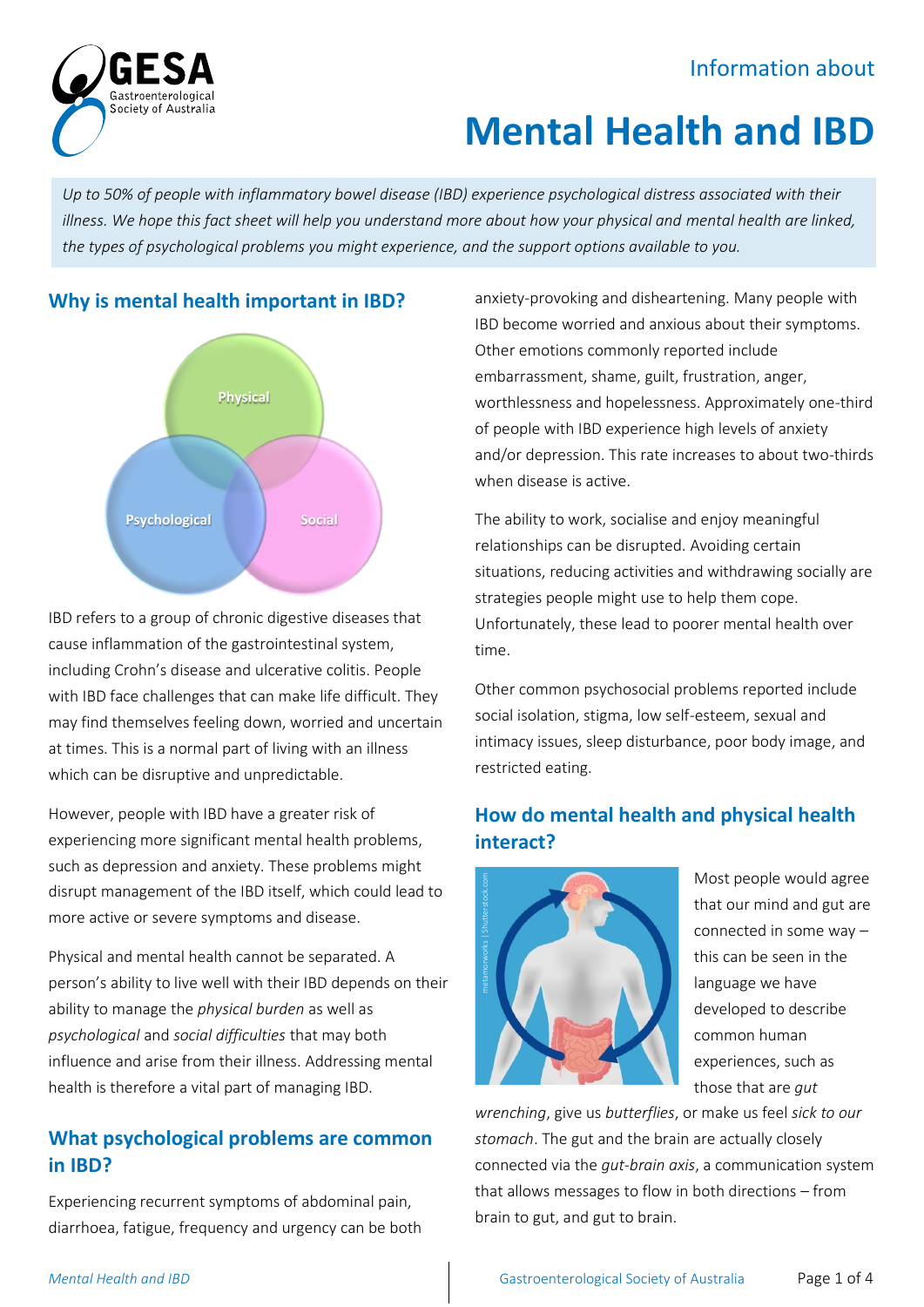On a day-to-day basis, the brain and gut communicate frequently about many things, such as how hungry or full we are, the content of what we have eaten and whether it is safe, how we are feeling, and whether or not we are stressed.

It therefore makes sense that a problem in one can very well influence, lead to, or worsen, a problem in the other. Research has shown that over time, people with IBD have an increased risk of developing mental health problems, and those who have mental health problems have an increased risk of a disease flare.

### **Does this mean that stress causes IBD?**

A common question about the link between mental health and physical health is whether psychological stress causes the development of IBD. Many people with IBD connect the onset of their IBD and subsequent disease flares to stress. There is no clear evidence that stress leads directly to the development of IBD, though stress and other psychological factors may play contributing roles. The precise causal factors of IBD are not known, but a combination of genetic, environmental, immunological factors and gut bacteria can interact to allow IBD to develop.

# **How might poor mental health affect my IBD?**

Psychological problems are associated with more frequent disease flares, more emergency hospital presentations and admissions, and (in Crohn's disease) a greater risk of surgery. The contribution of poor mental health is likely to be indirect by negatively influencing mood, thinking and behaviour. For instance, when anxious and depressed, people may be less inclined to take their IBD medication(s) and carry out important health behaviours (e.g. eat well, be active).

Additionally, psychological problems can make IBD symptoms worse. Stress can increase gut sensations and muscle tension and speed up or slow down movement of food through the system. Stress can make people more focussed on their gut: over time this can lead to greater sensitivity. For people with IBD who also have irritable bowel syndrome or functional dyspepsia, psychological

factors are thought to play a central role in the development and maintenance of symptoms.



Psychological problems can also decrease coping and resilience, leading to less optimal medical management and greater disease burden.

# **What key signs should I look out for?**

#### *Feelings Thoughts*

- Worried, anxious Excessive worrying
- Depressed, hopeless Catastrophising
- Ashamed, embarrassed Dwelling on negatives
- Angry, frustrated Self-doubt and criticism
- Irritable, agitated Difficulty concentrating
- Numb, empty
- Worthless

#### *Behaviours Physical signs*

- 
- Social withdrawal Difficulty relaxing
- Reduced activity Restlessness
- Oversleeping or insomnia
- Overeating or undereating

- Avoidance • Further fatigue
	-
	-
	- Reduced or increased appetite
	- Reduced or increased sleep

For more information, visit the beyondblue website [\(https://www.beyondblue.org.au/the-facts\)](https://www.beyondblue.org.au/the-facts).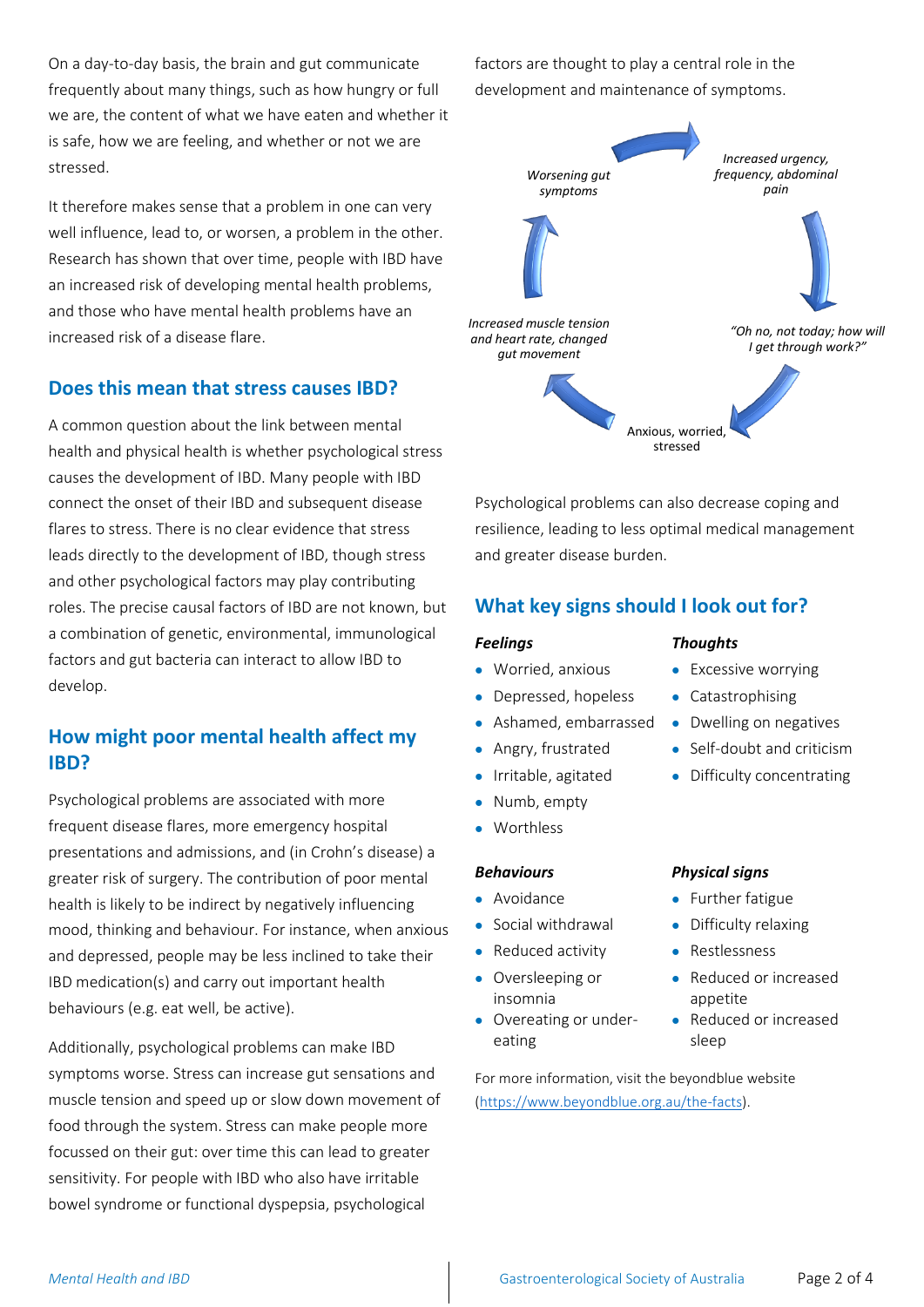# **What should I do if I need help with my mental health?**

If living with IBD is impacting your mental health and wellbeing, it is important to speak up and talk to your treating team. Doctors and other clinicians are increasingly recognising that managing IBD should not solely be a medical approach. It also needs to address psychological and social health.

You may benefit from participating in psychological therapy if you are experiencing poor mental health. This might be provided by a psychologist, psychiatrist, counsellor, or other mental health trained clinician. Ideally, the practitioner that you work with should be familiar with IBD and the common links with mental health.

Psychological therapy can also aim to improve adjustment to a new diagnosis or progression of disease, increase medication adherence and self-management, facilitate health behaviour change (e.g. smoking cessation, improving nutritional intake) and calm brain-gut communication.

Some of the types of psychological intervention available, amongst others, include:

#### *Cognitive behavioural therapy (CBT)*

Focussed on changing unhelpful thinking and behaviour; learning practical skills, improving coping.

#### *Acceptance and commitment therapy (ACT)*

A mix of strategies such as mindfulness to help accept what cannot be controlled and live more in line with personal values.

#### *Gut-directed hypnotherapy*

A mind-body technique aimed at calming brain-gut communication, improving relaxation, or achieving other therapeutic changes.

Essentially, the main aims of psychological therapy are to improve coping, enhance quality of life, and optimise ability to manage and live with IBD.

# **Where can I access psychological intervention?**

A small number of hospital IBD services and private clinics may have co-located mental health support. If not, speak with your general practitioner (GP) about your psychological needs. You may be eligible for a referal for a mental health care plan (MHCP): this depends on the type and severity of the presenting problems. With a MHCP from your GP, you can currently access a rebate for psychological services under the Medicare Better Access Scheme for up to 20 sessions per calendar year. Another option is the GP Management Plan and Team Care Arrangement for chronic disease management (5 sessions per year). A GP referral is needed for both options. You can visit th[e website of the Australian Psychological](https://www.psychology.org.au/for-the-public/Medicare-rebates-psychological-services)  [Society](https://www.psychology.org.au/for-the-public/Medicare-rebates-psychological-services) for more information. Alternatively, you can selfrefer to a psychologist in private practice (for guidance, see the [Find a Psychologist directory](https://www.psychology.org.au/Find-a-Psychologist) on the APS website

There are also online options for self-directed psychological intervention. The following two online programs are recommended:

#### *Tame Your Gut*

A 10 week online Cognitive Behavioural Therapy (CBT) program designed for people with IBD, by A/Prof Antonina Mikocka-Walus, Prof Jane Andrews, and A/Prof Peter Bampton. <https://www.tameyourgut.com/>

#### *IBD.Mindovergut.com*

Website developed by Dr Simon Knowles, which provides current information and free five-week optimal health resilience programs for people with IBD.

[https://www.IBD.mindovergut.com/](https://www.ibd.mindovergut.com/)

#### *Telephone and online support*

See the Crohn's & Colitis Australia website for further information regarding support options for living with IBD including telephone helplines and local support groups: <https://www.crohnsandcolitis.com.au/find-support/>

Telephone and online support is available through Lifeline (13 11 14) and beyondblue (1300 22 4636). For emergency/crisis support contact mental health triage service in your state.